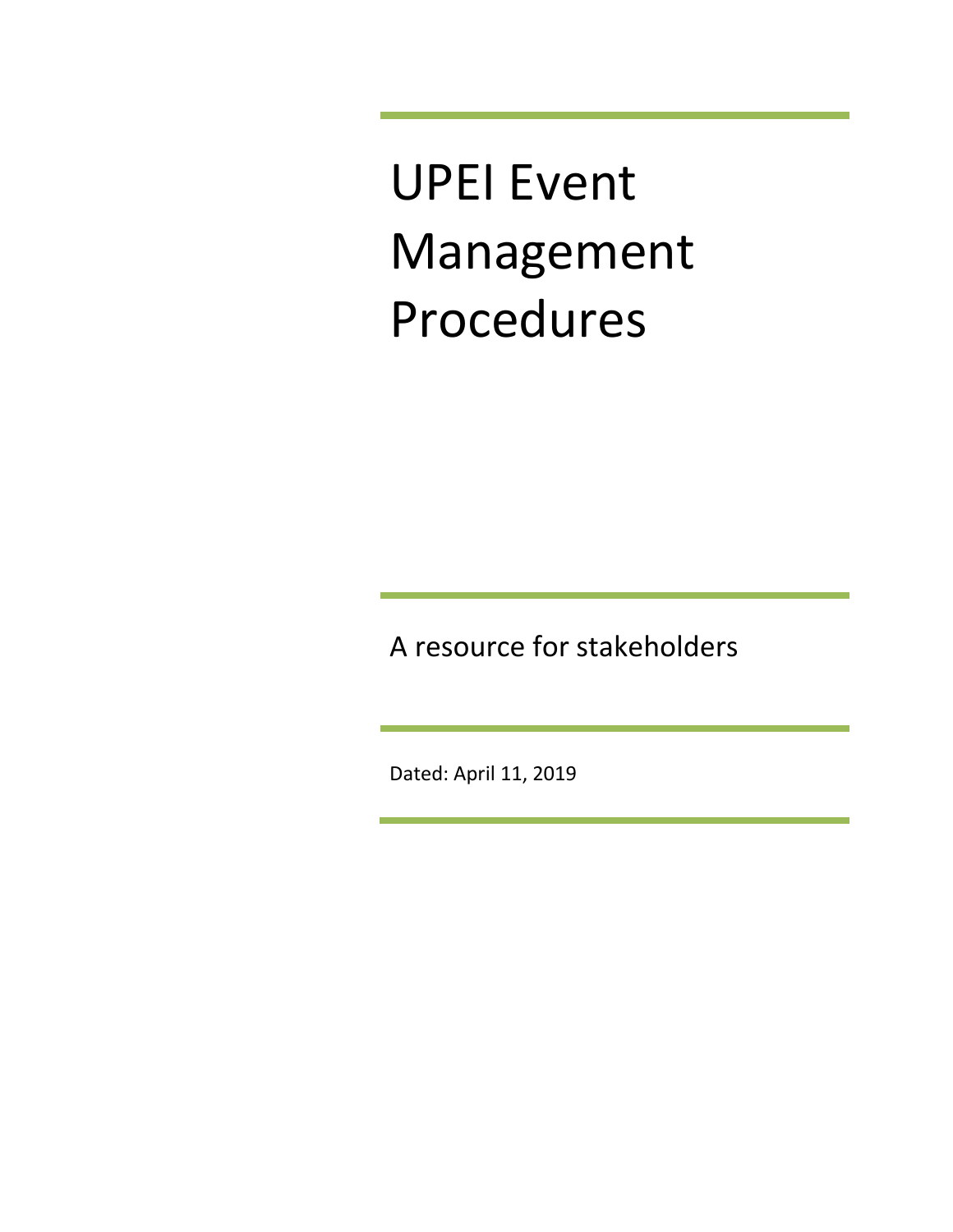## **University of Prince Edward Island**

550 University Avenue, Charlottetown Prince Edward Island, Canada C1A 4P3

# **UPEI Event Management Procedures**

**Approved by Vice President, Administration & Finance Approved on April 11, 2019**

### **OVERVIEW**

The following procedures are authorized by the Office of Ceremonies and Events ("Office") and contain the process and/or set of steps necessary to give effect to the Event Management Policy ("Policy"). This document will serve as an aid in having events approved.

These procedures assist UPEI with:

Outlining the process in which events are approved, as outlined in the Policy.

### **SCOPE**

Compliance with these University procedures extends to events sanctioned by the University or held at the University facilities and applies to all University departments and units, staff, faculty, students, visitors, and other stakeholders.

*\*If this is a Non-University Event being planned by external parties renting campus facilities, please reach out to Conference Services (902-566-0952), or Athletics and Recreation for use of the Chi-Wan Young Sports Centre and outdoor sports fields and facilities (902-566-0305), for rates and to book the space.* 

### **PURPOSE**

The Purpose of this document is to ensure:

- **Communication.** Ensuring that key stakeholders and departments on campus are aware when events are taking place.
- **Planning.** Planning is key to managing successful events.
- **Legality**. Ensuring that contracts and insurance are in place before executing an event, when necessary.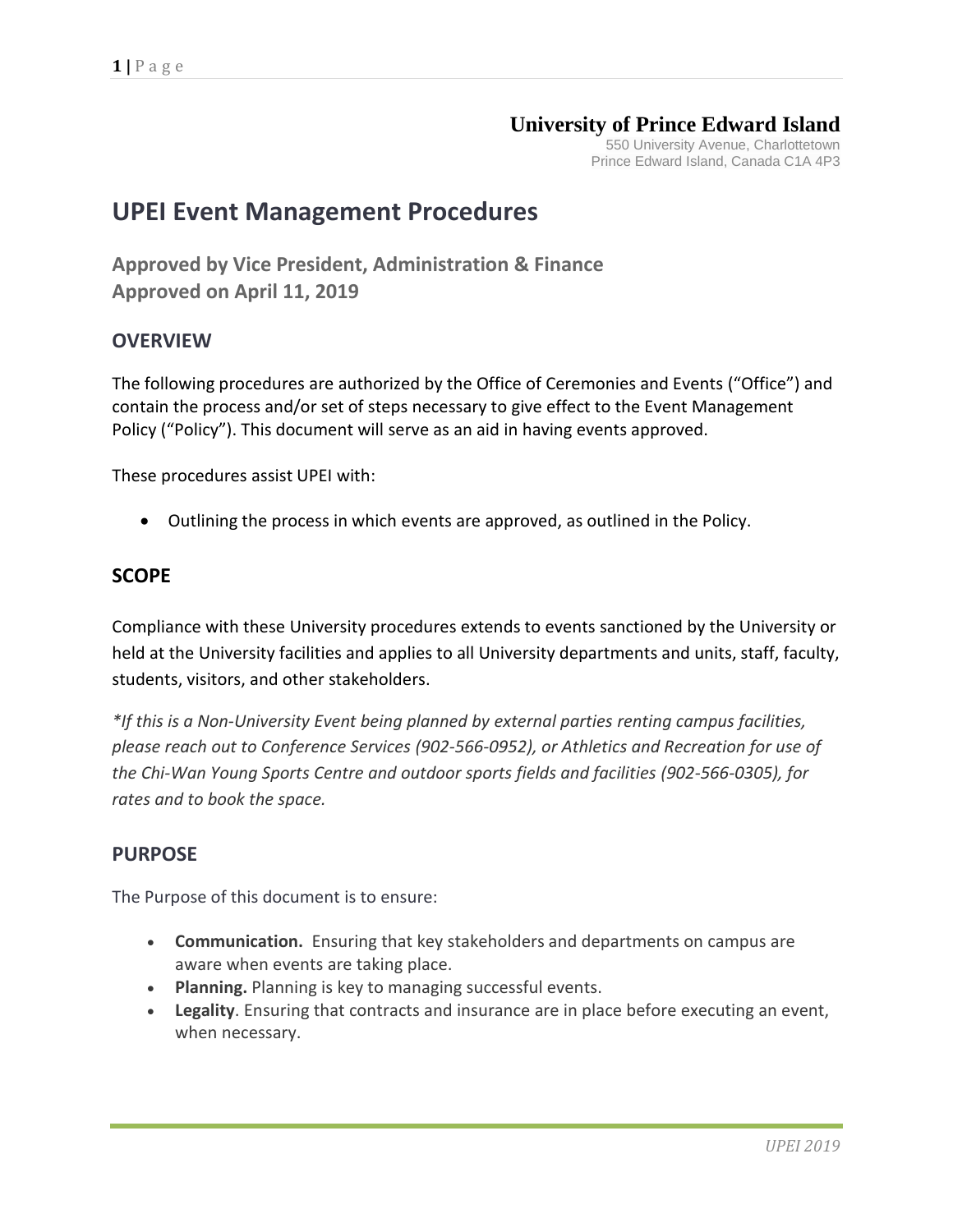## **RESPONSIBILITIES**

Planning an event on campus can be an involved process. Please review the requirements contained herein and contact the Office of Ceremonies and Events [\[events@upei.ca](mailto:events@upei.ca) or 902- 566-0974] for an initial consultation and with any questions.

It is the responsibility of the Office to approve events. Various financial, insurance, liability, public safety, and other risk management issues for the University may need to be reviewed.

As per the Policy, all University Community Members **must** consult with the Office and have the event approved before continuing the planning process of any event, with the exception of Conference Services and Athletics and Recreation (see 3b below).

### **DEFINITIONS**

*UPEI Event Unit:* The UPEI Event Unit is the academic faculty, school, department, and/or institute; administrative office or non-academic department within and operating on behalf of the University; or registered and approved student group within the UPEI Student Union, or the UPEI Student Union that endorses and/or owns the University Event. The UPEI Event Unit may consist of several of these University areas (i.e. pan-campus events such as UPEI Mental Health Week).

*Event Lead:* is the assigned University employee who is responsible and accountable for the execution of the event.

A Event Lead **IS** someone who is:

- From an academic faculty, school, department, and/or institute
- From an administrative office or non-academic department within and operating on behalf of the University
- From a registered and approved student group within the UPEI Student Union, or the UPEI Student Union

A Event Lead is **NOT:**

- Any individual member of the UPEI faculty, staff, or student body providing their name to a group simply so that they can plan an event using campus facilities
- Any individual who does not currently work or attend UPEI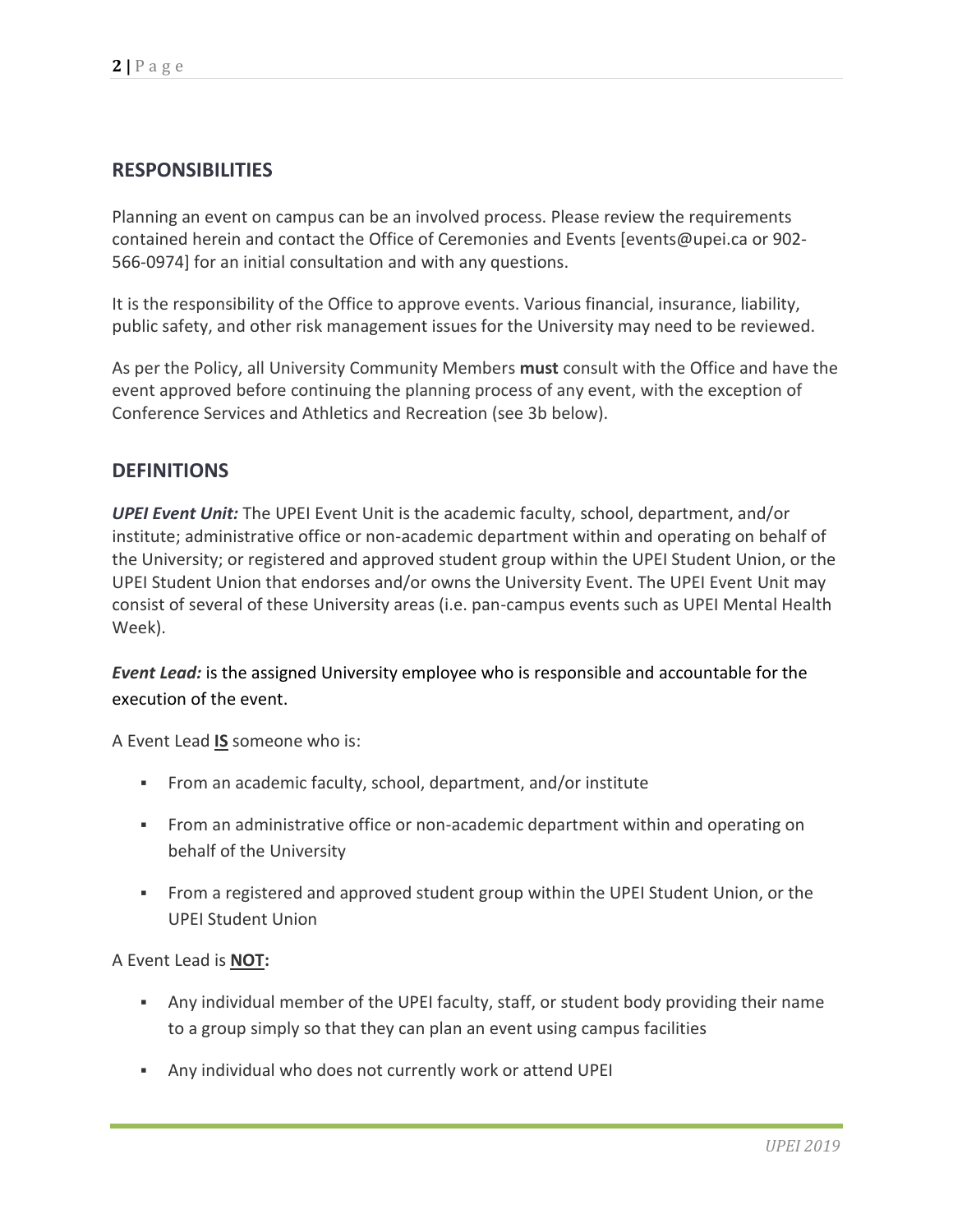Any non-profit or corporate entity that is not affiliated with UPEI and does not otherwise have an approved University event unit (and, therefore, must book through Conference Services or Athletics and Recreation)

*UPEI Event Approval Form:* The Event Approval Form is the document that the Event Lead must submit to the Office of Ceremonies and Events *prior* to booking space, promoting event, or entering into any internal or external agreements or contracts.

## **PROCEDURES**

### *General*

Before the Office of Ceremonies and Events can confirm whether an event can be held on the University campus, it is necessary that the UPEI Event Unit appropriately identify a Event Lead and submit an Event Approval Form.

#### *1. Event Requirements*

All University Events must meet the following requirements:

- The event must have an Event Lead.
- The event must be approved by the Event Lead's Chair/Dean/Director. They must be given the opportunity to review the Event Approval Form, understand the commitment of staff resources, consider the community impact if holding the event on campus, and identify, if necessary, any conflicts of interest that might preclude the event from being held on campus.
- The purpose and content of the event must be relative and consistent with the vision, mission, and values of the University and align with the strategic goals of the Event Unit.
- The budget authority for the Event Unit must be informed of the event and approve the proposed expenditure of funds prior to the Event Approval Form being submitted.
- The Event Approval Form must be submitted to and then approved by the Office of Ceremonies and Events, which could also entail a review by Facilities Management, Security Services, and/or Risk Management before approval.

#### *2. Event Lead Responsibilities*

The Event Lead is responsible for the logistical planning and execution of the event to ensure that event requirements are met.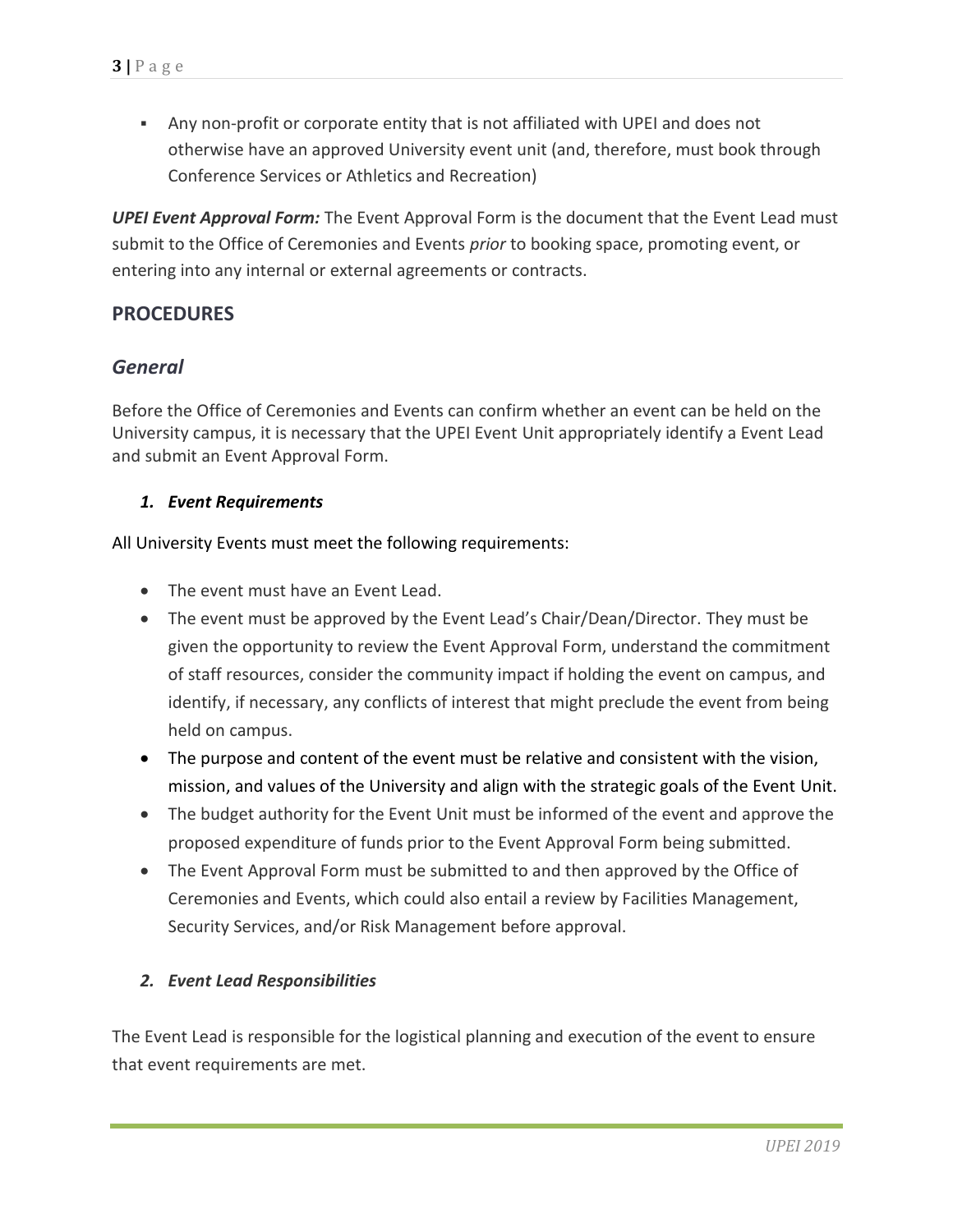The Event Lead must:

- Have an initial consultation with the Office of Ceremonies and Events if there are any questions in order to complete the Event Approval Form accurately, to the best of their knowledge.
- Complete the Event Approval Form and have the event approved before beginning the planning.
- Ensure that the Event Lead's unit approves and assumes the financial responsibility for the Event prior to committing to the Event, including the responsibility for all reasonable costs incurred by the University in the delivery of the Event (ie. additional security costs). .
- Prepare a budget, manage finances, and work with UPEI Financial Services to ensure proper payment and recording of actual expenditures after the event.
- Ensure that all University and other vendors are paid for their services
- Determine whether the requisite staff resources exist within the University organization, or if other resources must be identified within the University to produce the event (the Office of Ceremonies and Events can assist you in various levels of planning if needed).
- Make concessions to account for possible increased traffic flow and parking impacts, particularly during "peak" operational hours.
- Be responsible for securing contracts and insurance when needed.
- Be responsible for securing and overseeing all and any indoor and outdoor venues reserved for the event.
- Ensure that all ticketing and registration arrangements are facilitated through Conference Services, which is financially compliant and can provide reports for received revenue.
- Ensure the event is promoted effectively to the campus community and/or public depending on the event by working with the Office of Ceremonies and Events and the Department of Marketing and Communications.
- Advise when dignitaries are attending an event on campus and give Senior Management adequate time to plan when requesting their attendance at an event.
- Ensure all requests for catering, AV/ITSS, and other required services are placed in a timely manner 10 business days prior to the start of the event.
- Ensure all work orders are placed and confirmed with Facilities Management 10 business days prior to the start of the event.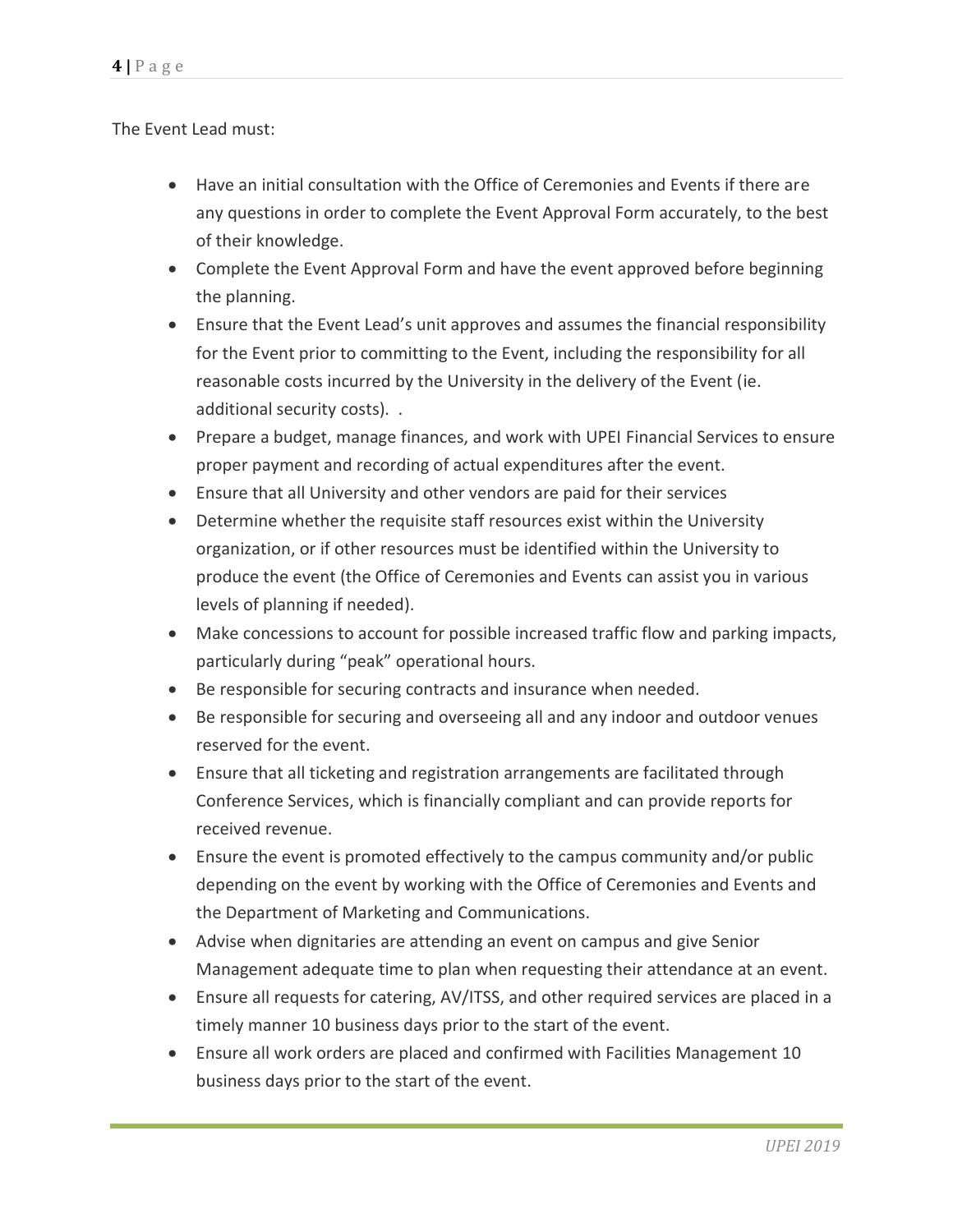- Ensure reasonable consideration is given and every effort is made to produce a sustainable and accessible event.
- Identify at least one key university person, if not the Event Lead, who will be in attendance to act as a main contact during the event.
- Ensure an adequate debrief is completed at the end of the event, tracking successes and learnings for future events.

#### *3. Event Approval Process*

a) All Events, with the exception of Non-University Events (see 3b), must be approved by the Office of Ceremonies and Events. To obtain approval, the Event Lead must submit an **Event Approval Form** to **events@upei.ca** as outlined below by type of event:

#### *For Institutional/Major Events:*

- i) Any party who intends to plan, organize, and stage an Institutional or Major Event oncampus must complete the **Event Approval Form** for the event and forward it to the Office of Ceremonies and Events to register and confirm details of the proposed event, preferably 60 days in advance, no later than 30 days prior to the event commencing.
- ii) Any party who intends to plan, organize, and stage an Institutional or Major Event offcampus, which is affiliated with the University through brand association, sponsorship, etc., must complete the **Event Approval Form** and forward it to the Office of the Ceremonies and Events to notify them of the details of the proposed event/activity, preferably 60 days in advance, no later than 30 days prior to the event commencing.

#### *For Partner/General Events:*

Any party who intends to plan, organize, and stage a Partner or General Event on- or offcampus, which is affiliated with the University through brand association, sponsorship, etc., must complete the **Event Approval Form**. It must be forwarded to the Office of Ceremonies and Events to notify them of the details of the proposed event/activity, no later than 30 days prior to the event commencing.

#### *High-Profile/High-Impact Events:*

If you are planning a high-profile event (example: one that has a visiting dignitary, celebrity, or other such person speaking or in attendance) additional steps may be required before approval.

#### *For All Events:*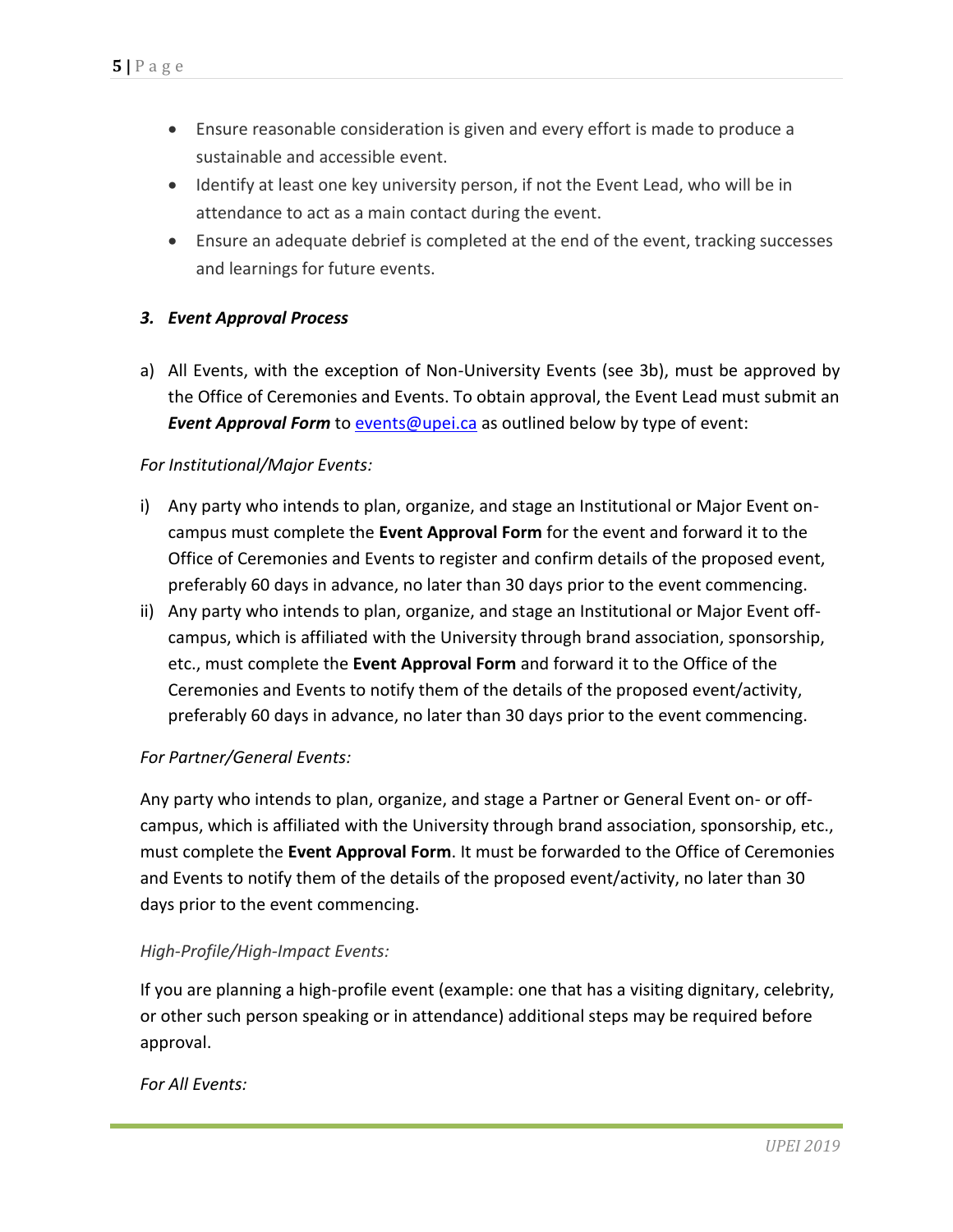Any other questions or concerns not mentioned above regarding the proposed event should be reviewed early in the process with the Office of Ceremonies and Events before proceeding with the planning process, particularly if this is a large, highprofile event.

If required, approval for particular aspects of the event must be obtained from the appropriate departments, i.e. Facilities Management, Risk Management, Security Services, etc., and such approval must be confirmed on the Event Approval Form by the Office of Ceremonies and Events.

As per the Event Management Policy, the Office of Ceremonies and Events reserves the right to withhold approval of an Event under the following, non-exhaustive circumstances:

- University policies and procedures or municipal, provincial and federal laws are or will be contravened at any time during the coordination or execution of the Event;
- Through consultation with other University stakeholders, it is determined that the hosting of the Event unnecessarily puts the community at risk of harm or will irreparably harm the University's reputation or is in conflict with another event that is deemed to have priority.
- b) For all Non-University Events, booked through Conference Services or Athletics and Recreation, the Office of Ceremonies and Events must be informed 10 business days in advance.

An Event Approval Form must be completed for any Non-University Events that involve:

- Minors
- Alcohol
- High risk activity
- **•** Dignitaries
- Reputational risk
- Additional security

If an event is rejected by the Office of Ceremonies and Events, under the direction of the Vice-President Administration and Finance, it will be brought to the President and then the UPEI Board of Governors Property and Asset Committee to rule on a final decision.